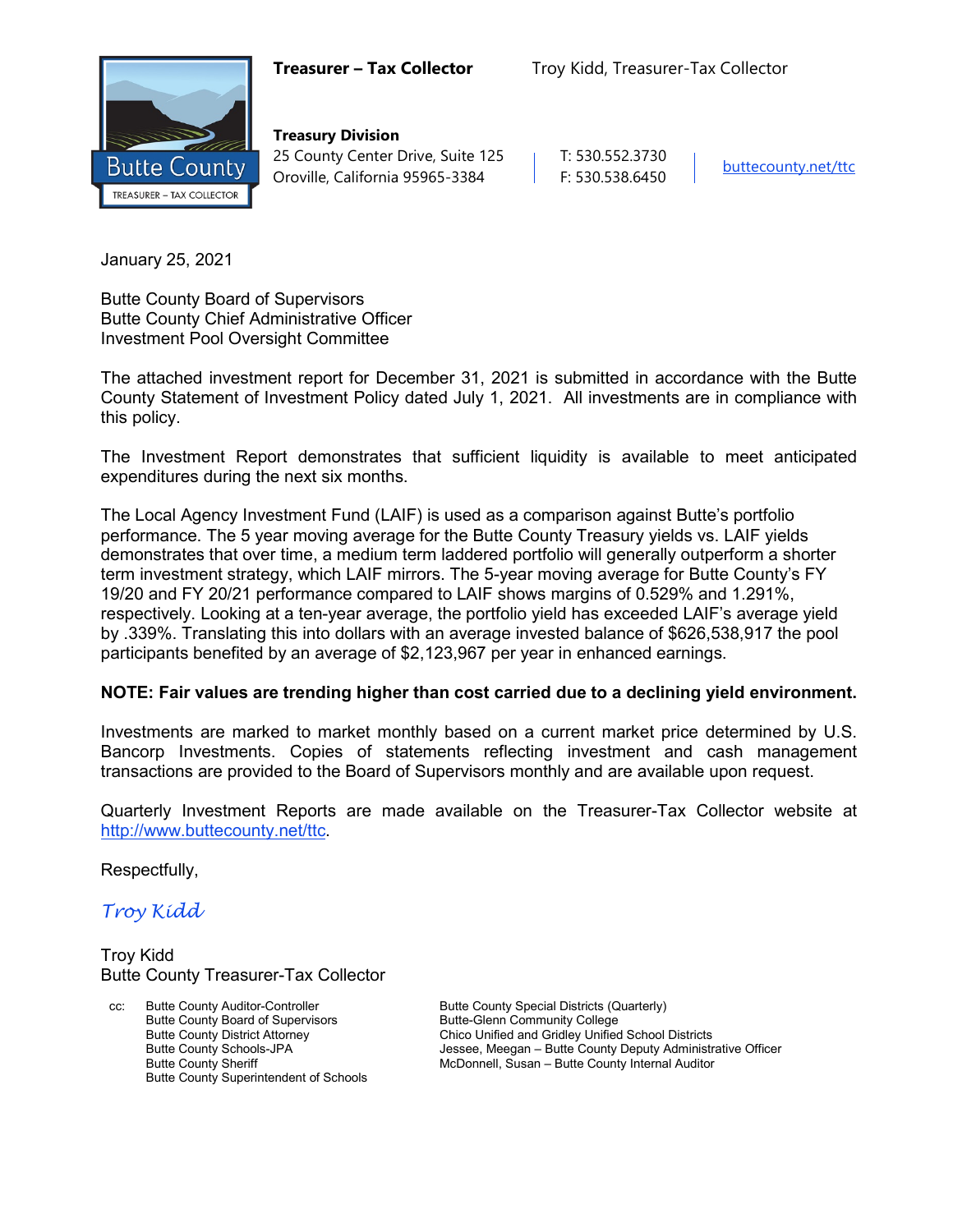

#### **BUTTE COUNTY Treasurer's Investment Report December** 31, 2021

#### **Investment Policy Compliance**

The attached investment report is submitted in accordance with the Butte County Statement of Investment Policy dated July 1, 2021. All investments are in compliance with this policy.

Investments are marked to market monthly based on a current market price determined by U.S. Bancorp Investments. Sufficient liquidity is available to meet anticipated expenditures during the next six months.

| <b>Fund Name</b>           | <b>Face Amount/Shares</b> | <b>Market Value</b> | <b>Book Value</b> | % of Portfolio | YTM @ Cost | Days To Maturity |
|----------------------------|---------------------------|---------------------|-------------------|----------------|------------|------------------|
| <b>CAMP Short Term</b>     | 10,062.72                 | 10,062.72           | 10.062.72         | 0.00           | 0.05       |                  |
| CD Negotiable              | 5,747,000.00              | 5,882,641.82        | 5,746,568.45      | 0.48           | 2.48       | 426              |
| Corporate - Supranationals | 80,000,000.00             | 79,571,975.00       | 79,928,480.85     | 6.64           | 1.24       | 1,051            |
| <b>Corporate Notes</b>     | 91,647,000.00             | 92,254,284.36       | 92,174,983.26     | 7.66           | 1.52       | 1,048            |
| LAIF                       | 346,634,718.13            | 346,634,718.13      | 346,634,718.13    | 28.81          | 0.21       |                  |
| LAIF / School Bonds        | 109,037,418.51            | 109,037,418.51      | 109,037,418.51    | 9.06           | 0.21       |                  |
| <b>Municipal Bonds</b>     | 169,115,000.00            | 171,623,019.00      | 172,142,359.65    | 14.31          | 1.16       | 845              |
| <b>Operating Accounts</b>  | 60,080,882.98             | 60,080,882.98       | 60,080,882.98     | 4.99           | 0.00       |                  |
| US Agency                  | 271,545,000.00            | 270,369,263.74      | 272,068,134.47    | 22.61          | 0.89       | 1,075            |
| US Treasury                | 65,000,000.00             | 65,577,730.00       | 65,326,722.40     | 5.43           | 1.36       | 617              |
| <b>Total / Average</b>     | 1,198,817,082.34          | 1,201,041,996.26    | 1,203,150,331.42  | 100.00         | 0.73       | 550              |

# *Troy Kidd*

Troy Kidd, Treasurer - Tax Collector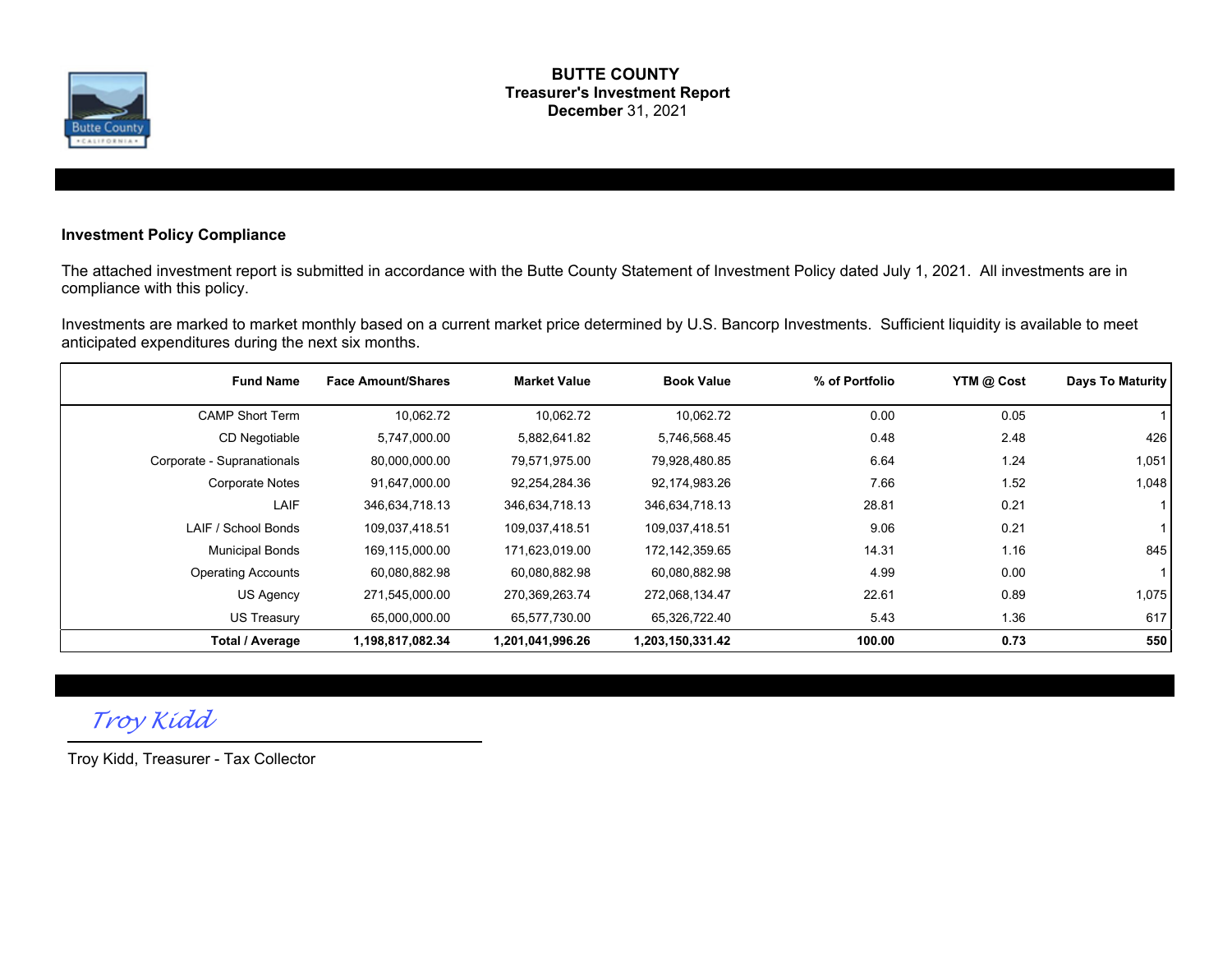

## **School Bond Proceeds School Bond Proceeds School Bond Proceeds Portfolio Holdings by Portfolio Name Butte County**

| <b>Description</b>                                  | Face Amount / | <b>Settlement Date</b> | <b>Cost Value</b> | <b>Market Price</b> | <b>Market Value</b>     | % Portfolio     | <b>Credit Rating</b> | <b>Days To Call/Maturity</b> |
|-----------------------------------------------------|---------------|------------------------|-------------------|---------------------|-------------------------|-----------------|----------------------|------------------------------|
| <b>CUSIP</b>                                        | <b>Shares</b> | YTM @ Cost             | <b>Book Value</b> | YTM @ Market        | <b>Accrued Interest</b> | Unre. Gain/Loss | <b>Credit Rating</b> | <b>Duration To Maturity</b>  |
| USD Butte - Glenn 2016A GO Bond                     |               |                        |                   |                     |                         |                 |                      |                              |
| LAIF 4001 Butte CC LGIP                             |               | 4/6/2017               | 24,785.84         | 100.00              | 24,785.84               | 0.02%           | <b>NR</b>            | $\mathbf{1}$                 |
| <b>LAIF4001</b>                                     | 24,785.84     | 0.21                   | 24,785.84         | 0.21                |                         | 0.00            | <b>NR</b>            | 0                            |
|                                                     |               |                        | 24,785.84         |                     | 24,785.84               | 0.02%           |                      | 1                            |
| Sub Total USD Butte - Glenn 2016A GO<br><b>Bond</b> | 24,785.84     | 0.21                   | 24,785.84         | 0.21                |                         | 0.00            |                      | 0                            |
| USD Butte-Glenn 2016B Go Bond                       |               |                        |                   |                     |                         |                 |                      |                              |
| LAIF 4001 Butte CC LGIP                             |               | 8/12/2019              | 37,082,618.55     | 100.00              | 37,082,618.55           | 34.01%          | <b>NR</b>            | $\mathbf{1}$                 |
| <b>LAIF4001</b>                                     | 37,082,618.55 | 0.21                   | 37,082,618.55     | 0.21                |                         | 0.00            | <b>NR</b>            | $\pmb{0}$                    |
|                                                     |               |                        | 37,082,618.55     |                     | 37,082,618.55           | 34.01%          |                      | 1                            |
| Sub Total USD Butte-Glenn 2016B Go<br><b>Bond</b>   | 37,082,618.55 | 0.21                   | 37,082,618.55     | 0.21                |                         | 0.00            |                      | 0                            |
| USD Chico 2012A GO Bond                             |               |                        |                   |                     |                         |                 |                      |                              |
| LAIF 4006 Chico USD LGIP                            |               | 5/30/2013              | 36,339.01         | 100.00              | 36,339.01               | 0.03%           | <b>NR</b>            | $\mathbf{1}$                 |
| <b>LAIF4006</b>                                     | 36,339.01     | 0.21                   | 36,339.01         | 0.21                |                         | 0.00            | <b>NR</b>            | $\pmb{0}$                    |
|                                                     |               |                        | 36,339.01         |                     | 36,339.01               | 0.03%           |                      | $\mathbf{1}$                 |
| Sub Total USD Chico 2012A GO Bond                   | 36,339.01     | 0.21                   | 36,339.01         | 0.21                |                         | 0.00            |                      | 0                            |
| USD Chico 2016 C Bond                               |               |                        |                   |                     |                         |                 |                      |                              |
| LAIF 4006 Chico USD LGIP                            |               | 8/17/2021              | 51,821,141.62     | 100.00              | 51,821,141.62           | 47.53%          | <b>NR</b>            | $\mathbf{1}$                 |
| <b>LAIF4006</b>                                     | 51,821,141.62 | 0.21                   | 51,821,141.62     | 0.21                |                         | 0.00            | <b>NR</b>            | $\pmb{0}$                    |
|                                                     |               |                        | 51,821,141.62     |                     | 51,821,141.62           | 47.53%          |                      | 1                            |
| Sub Total USD Chico 2016 C Bond                     | 51,821,141.62 | 0.21                   | 51,821,141.62     | 0.21                |                         | 0.00            |                      | $\mathbf 0$                  |
| USD Chico 2016B Go Bond                             |               |                        |                   |                     |                         |                 |                      |                              |
| LAIF 4006 Chico USD LGIP                            |               | 7/25/2019              | 2,354,390.24      | 100.00              | 2,354,390.24            | 2.16%           | <b>NR</b>            | $\mathbf{1}$                 |
| <b>LAIF4006</b>                                     | 2,354,390.24  | 0.21                   | 2,354,390.24      | 0.21                |                         | 0.00            | <b>NR</b>            | $\mathbf 0$                  |
|                                                     |               |                        | 2,354,390.24      |                     | 2,354,390.24            | 2.16%           |                      | 1                            |
| Sub Total USD Chico 2016B Go Bond                   | 2,354,390.24  | 0.21                   | 2,354,390.24      | 0.21                |                         | 0.00            |                      | 0                            |
| USD Durham 2021 Series B Bond                       |               |                        |                   |                     |                         |                 |                      |                              |
| LAIF 4007 Butte Office of Education LGIP            |               | 1/20/2021              | 8,588,350.33      | 100.00              | 8,588,350.33            | 7.88%           | <b>NR</b>            | $\mathbf{1}$                 |
| <b>LAIF4007</b>                                     | 8,588,350.33  | 0.21                   | 8,588,350.33      | 0.21                |                         | 0.00            | <b>NR</b>            | $\mathsf 0$                  |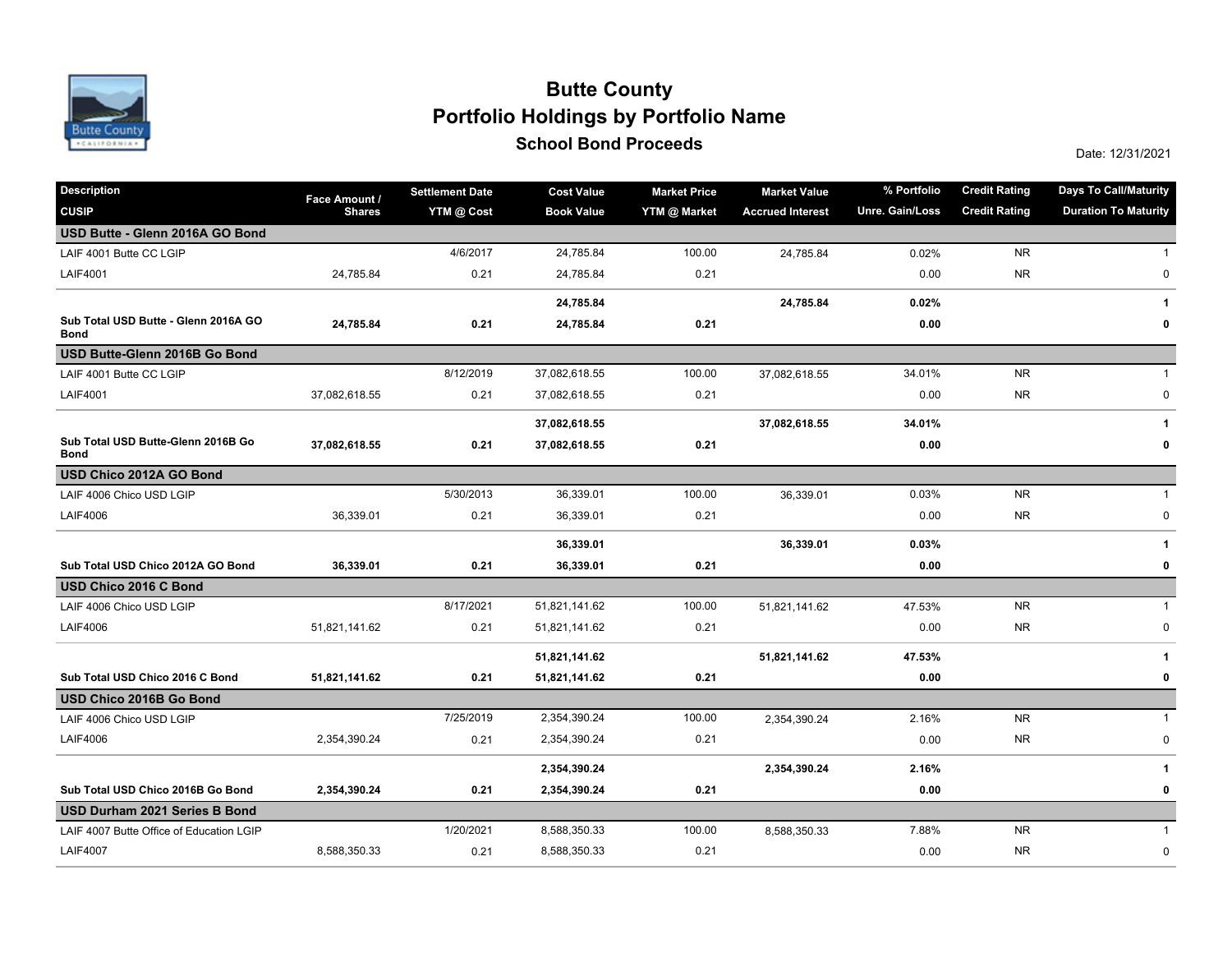

## **School Bond Proceeds School Bond Proceeds School Bond Proceeds School Bond Proceeds Portfolio Holdings by Portfolio Name Butte County**

| <b>Description</b>                           | Face Amount /  | <b>Settlement Date</b> | <b>Cost Value</b> | <b>Market Price</b> | <b>Market Value</b>     | % Portfolio     | <b>Credit Rating</b> | <b>Days To Call/Maturity</b> |
|----------------------------------------------|----------------|------------------------|-------------------|---------------------|-------------------------|-----------------|----------------------|------------------------------|
| <b>CUSIP</b>                                 | <b>Shares</b>  | YTM @ Cost             | <b>Book Value</b> | YTM @ Market        | <b>Accrued Interest</b> | Unre. Gain/Loss | <b>Credit Rating</b> | <b>Duration To Maturity</b>  |
|                                              |                |                        | 8,588,350.33      |                     | 8,588,350.33            | 7.88%           |                      |                              |
| Sub Total USD Durham 2021 Series B<br>Bond   | 8,588,350.33   | 0.21                   | 8,588,350.33      | 0.21                |                         | 0.00            |                      | $\mathbf 0$                  |
| USD Paradise 2021 Series A Bond              |                |                        |                   |                     |                         |                 |                      |                              |
| LAIF 4003 Paradise USD LGIP                  |                | 2/3/2021               | 9,129,792.92      | 100.00              | 9,129,792.92            | 8.37%           | <b>NR</b>            |                              |
| LAIF4003                                     | 9,129,792.92   | 0.21                   | 9,129,792.92      | 0.21                |                         | 0.00            | <b>NR</b>            | 0                            |
|                                              |                |                        | 9,129,792.92      |                     | 9,129,792.92            | 8.37%           |                      |                              |
| Sub Total USD Paradise 2021 Series A<br>Bond | 9.129.792.92   | 0.21                   | 9,129,792.92      | 0.21                |                         | 0.00            |                      | 0                            |
|                                              |                |                        | 109,037,418.51    |                     | 109,037,418.51          | 100.00%         |                      |                              |
| <b>TOTAL PORTFOLIO</b>                       | 109,037,418.51 | 0.21                   | 109,037,418.51    | 0.21                |                         | 0.00            |                      | $\mathbf 0$                  |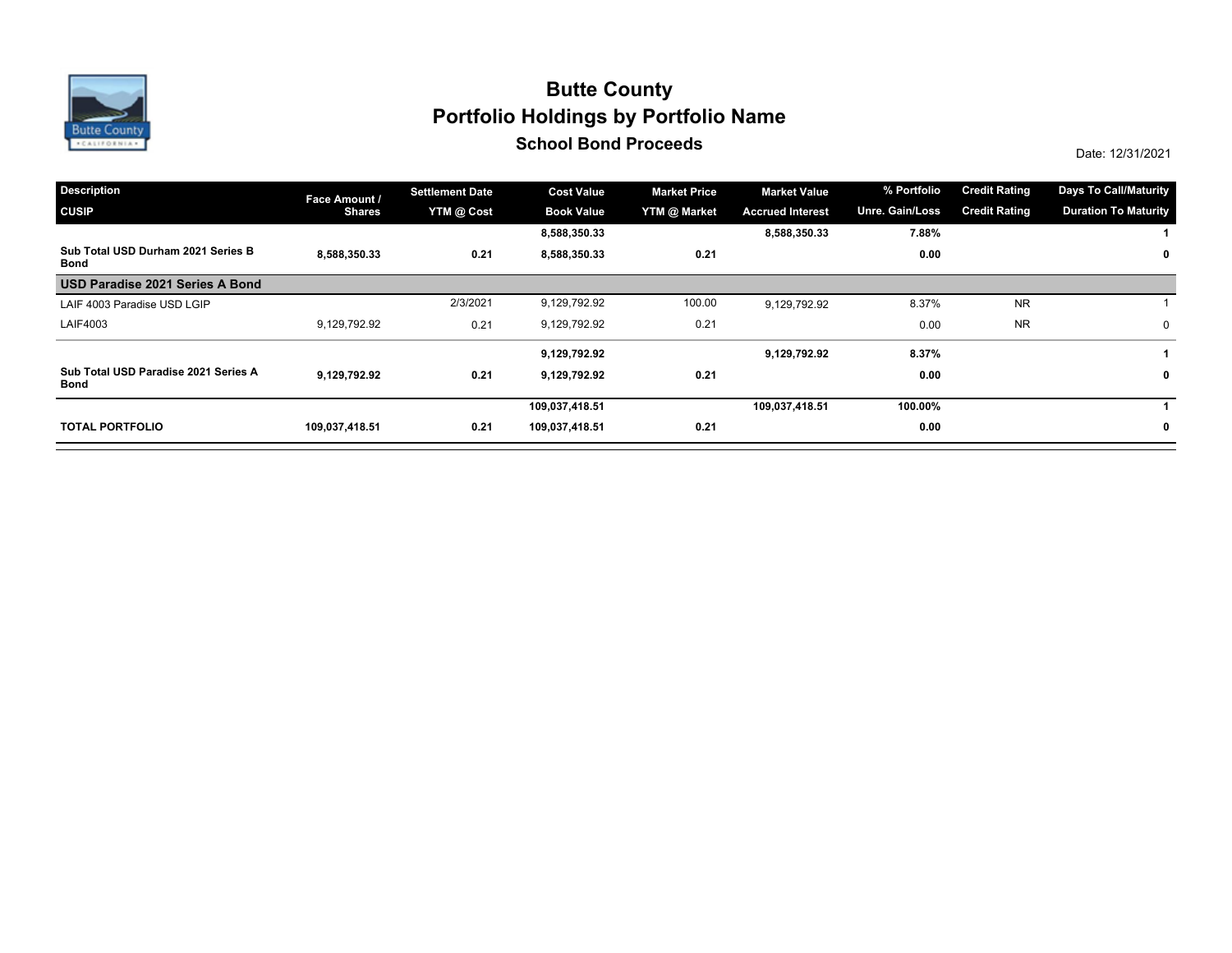

# Actively Managed Portfolio<br>Begin Date: 12/31/2020, End Date: 12/31/2021 **Distribution by Main Fund - Market Value Butte County**

| <b>Main Fund Allocation</b>         |                                                                                                                                                                                      |                              |                                     |                                                                                                                                                                            |  |  |  |  |  |
|-------------------------------------|--------------------------------------------------------------------------------------------------------------------------------------------------------------------------------------|------------------------------|-------------------------------------|----------------------------------------------------------------------------------------------------------------------------------------------------------------------------|--|--|--|--|--|
| <b>Main Fund</b>                    | <b>Market Value</b><br>12/31/2020                                                                                                                                                    | % of Portfolio<br>12/31/2020 | <b>Market Value</b><br>12/31/2021   | % of Portfolio<br>12/31/2021                                                                                                                                               |  |  |  |  |  |
| <b>CAMP Short Term</b>              | 10,055.73                                                                                                                                                                            | 0.00                         | 10,062.72                           | 0.00                                                                                                                                                                       |  |  |  |  |  |
| CD Negotiable                       | 8,756,716.75                                                                                                                                                                         | 0.92                         | 5,882,641.82                        | 0.57                                                                                                                                                                       |  |  |  |  |  |
| Corporate - Supranationals          | 51,557,780.00                                                                                                                                                                        | 5.42                         | 79,571,975.00                       | 7.71                                                                                                                                                                       |  |  |  |  |  |
| <b>Corporate Notes</b>              | 60,578,985.60                                                                                                                                                                        | 6.37                         | 92,254,284.36                       | 8.94                                                                                                                                                                       |  |  |  |  |  |
| LAIF                                | 399,717,318.90                                                                                                                                                                       | 42.04                        | 346,634,718.13                      | 33.59                                                                                                                                                                      |  |  |  |  |  |
| <b>Municipal Bonds</b>              | 161,627,143.75                                                                                                                                                                       | 17.00                        | 171,623,019.00                      | 16.63                                                                                                                                                                      |  |  |  |  |  |
| <b>US Agency</b>                    | 222, 132, 471.11                                                                                                                                                                     | 23.37                        | 270,369,263.74                      | 26.20                                                                                                                                                                      |  |  |  |  |  |
| <b>US Treasury</b>                  | 46,322,070.00                                                                                                                                                                        | 4.87                         | 65,577,730.00                       | 6.35                                                                                                                                                                       |  |  |  |  |  |
| <b>Total / Average</b>              | 950,702,541.84                                                                                                                                                                       | 100.00                       | 1,031,923,694.77                    | 100.00                                                                                                                                                                     |  |  |  |  |  |
| Portfolio Holdings as of 12/31/2020 |                                                                                                                                                                                      |                              | Portfolio Holdings as of 12/31/2021 |                                                                                                                                                                            |  |  |  |  |  |
|                                     | 0 0%-CAMP Short Term<br>0.92%-CD Negotiable<br>$\bullet$ 5.42%-Corporate - Su<br>6.37%-Corporate Note<br>42.04%-LAIF<br>17%-Municipal Bonds<br>23.37%-US Agency<br>4.87%-US Treasury |                              |                                     | 0 0%-CAMP Short Term<br>0.57%-CD Negotiable<br>7.71%-Corporate - Su<br>8.94%-Corporate Note<br>33.59%-LAIF<br>16.63%-Municipal Bon<br>26.2%-US Agency<br>6.35%-US Treasury |  |  |  |  |  |

Market Value Source: US Bank Safekeeping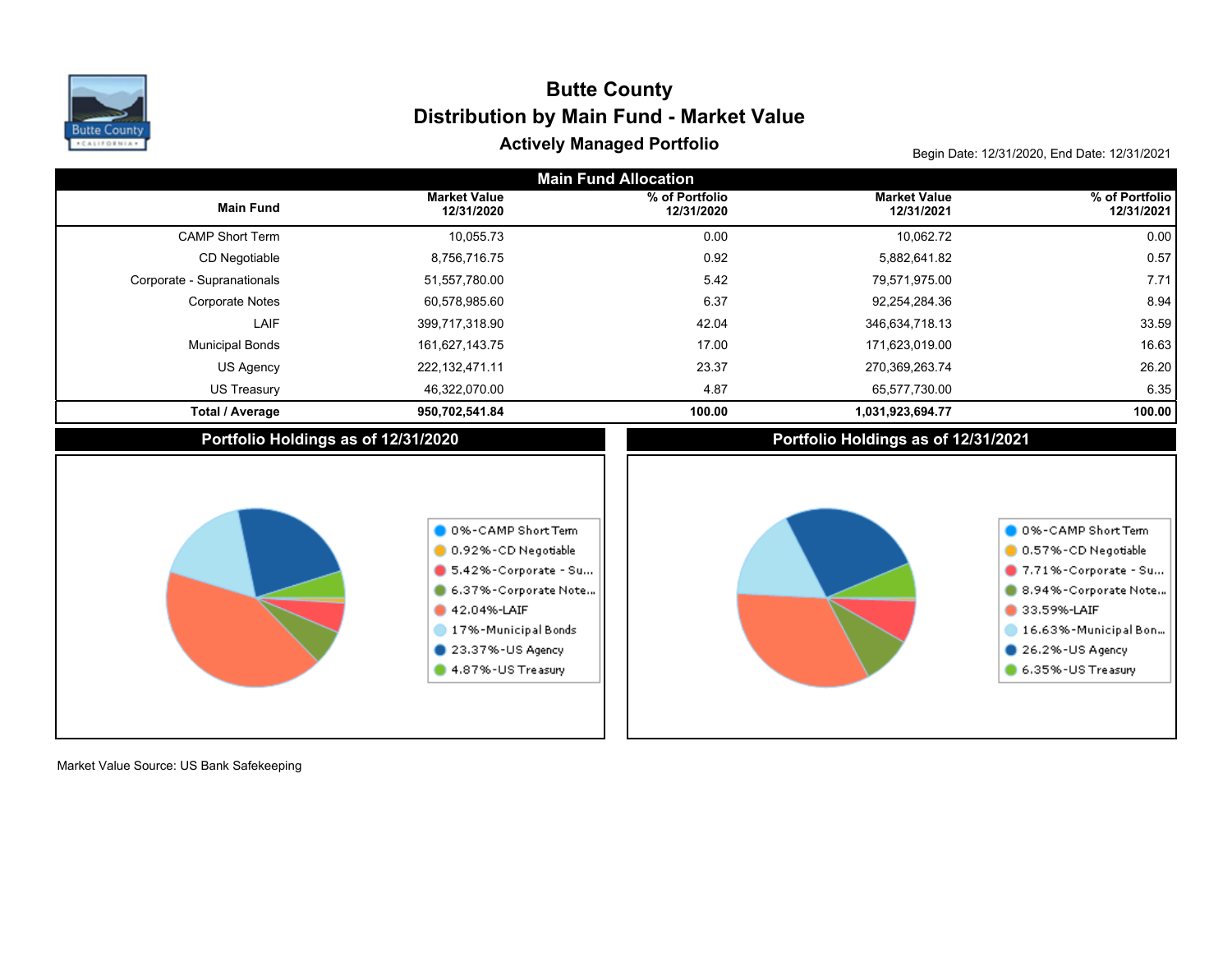

# Actively Managed Portfolio<br>Begin Date: 12/31/2020, End Date: 12/31/2021 **Distribution by Maturity Range - Market Value Butte County**

| <b>Maturity Range Allocation</b>    |                                                                                                                                                                                  |                              |                                     |                                                                                                                                                   |  |  |  |  |  |  |
|-------------------------------------|----------------------------------------------------------------------------------------------------------------------------------------------------------------------------------|------------------------------|-------------------------------------|---------------------------------------------------------------------------------------------------------------------------------------------------|--|--|--|--|--|--|
| <b>Maturity Range</b>               | <b>Market Value</b><br>12/31/2020                                                                                                                                                | % of Portfolio<br>12/31/2020 | <b>Market Value</b><br>12/31/2021   | % of Portfolio<br>12/31/2021                                                                                                                      |  |  |  |  |  |  |
| 0-1 Month                           | 399,977,374.63                                                                                                                                                                   | 42.07                        | 351,650,115.85                      | 34.08                                                                                                                                             |  |  |  |  |  |  |
| 1-3 Months                          | 10,274,555.00                                                                                                                                                                    | 1.08                         | 10,726,608.55                       | 1.04                                                                                                                                              |  |  |  |  |  |  |
| 3-6 Months                          | 20,823,320.00                                                                                                                                                                    | 2.19                         | 11,020,770.65                       | 1.07                                                                                                                                              |  |  |  |  |  |  |
| 6-9 Months                          | 27,771,942.35                                                                                                                                                                    | 2.92                         | 43,388,629.80                       | 4.20                                                                                                                                              |  |  |  |  |  |  |
| 9-12 Months                         | 5,546,485.00                                                                                                                                                                     | 0.58                         | 20,475,545.50                       | 1.98                                                                                                                                              |  |  |  |  |  |  |
| 1-2 Years                           | 89,951,629.00                                                                                                                                                                    | 9.46                         | 142,215,673.21                      | 13.78                                                                                                                                             |  |  |  |  |  |  |
| 2-3 Years                           | 115,752,733.35                                                                                                                                                                   | 12.18                        | 141,520,373.06                      | 13.71                                                                                                                                             |  |  |  |  |  |  |
| 3-4 Years                           | 134,871,816.01                                                                                                                                                                   | 14.19                        | 184, 102, 224.00                    | 17.84                                                                                                                                             |  |  |  |  |  |  |
| 4-5 Years                           | 145,732,686.50                                                                                                                                                                   | 15.33                        | 126,823,754.15                      | 12.29                                                                                                                                             |  |  |  |  |  |  |
| <b>Total / Average</b>              | 950,702,541.84                                                                                                                                                                   | 100.00                       | 1,031,923,694.77                    | 100.00                                                                                                                                            |  |  |  |  |  |  |
| Portfolio Holdings as of 12/31/2020 |                                                                                                                                                                                  |                              | Portfolio Holdings as of 12/31/2021 |                                                                                                                                                   |  |  |  |  |  |  |
|                                     | $\bullet$ 42.07%-0-1 M<br>$1.08\% - 1 - 3$ M<br>$2.19\% - 3 - 6$ M<br>2.92%-6-9M<br>$0.58\% - 9 - 12M$<br>9.46%-1-2 Y<br>$12.18\% - 2 - 3$ Y<br>$14.19% - 3 - 4V$<br>15.33%-4-5Y |                              |                                     | 34.08%-0-1 M<br>$1.04\% - 1-3M$<br>1.07%-3-6M<br>4.2%-6-9 M<br>1.98%-9-12M<br>13.78%-1-2 Y<br>$013.71\% - 2 - 3$ Y<br>17.84%-3-4 Y<br>12.29%-4-5Y |  |  |  |  |  |  |

Market Value Source: US Bank Safekeeping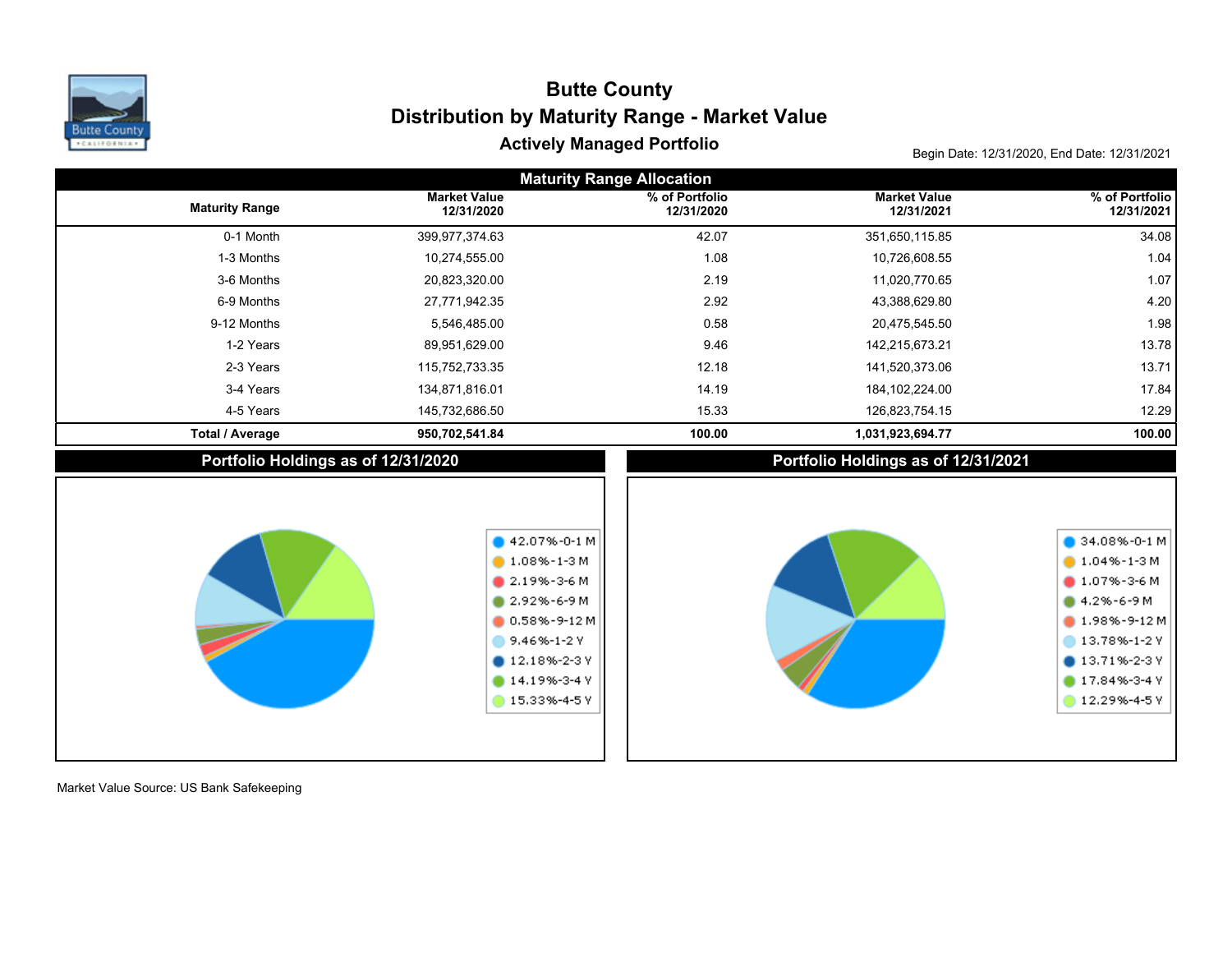

### **BUTTE COUNTY**

#### **Treasurer's Investment Report Fixed Portfolio Holdings Detail December 31, 2021**

| <b>CUSIP/Ticker</b><br><b>CD Negotiable</b> | <b>Description</b>                        | <b>Credit Rating 1</b> | <b>Credit Rating 2</b> | <b>Settlement Date</b> | <b>Maturity Date</b> | YTM @ Cost | <b>Face Amount/Shares</b> | <b>Market Value</b> | <b>Book Value</b> |
|---------------------------------------------|-------------------------------------------|------------------------|------------------------|------------------------|----------------------|------------|---------------------------|---------------------|-------------------|
| 940727AH3                                   | Washington First Bank MD 2.05 2/23/2022   | <b>NR</b>              | <b>FDIC Insured</b>    | 2/23/2017              | 2/23/2022            | 2.050      | 250,000.00                | 250,674.00          | 250,000.00        |
| 25665QAV7                                   | Dollar Bank PA 2.05 3/8/2022              | <b>NR</b>              | <b>FDIC Insured</b>    | 3/8/2017               | 3/8/2022             | 2.050      | 250,000.00                | 250,836.25          | 250,000.00        |
| 98878BQS0                                   | ZBNA UT 2 4/1/2022                        | <b>NR</b>              | <b>FDIC Insured</b>    | 4/3/2017               | 4/1/2022             | 2.102      | 250,000.00                | 251,104.50          | 249,880.26        |
| 58740XZB9                                   | Mercantile Bank MI 2.1 5/10/2022          | <b>NR</b>              | <b>FDIC Insured</b>    | 5/10/2017              | 5/10/2022            | 2.100      | 250,000.00                | 251,668.00          | 250,000.00        |
| 92834CCD2                                   | Visionbank IA 2.15 5/31/2022              | <b>NR</b>              | <b>FDIC Insured</b>    | 11/28/2017             | 5/31/2022            | 2.150      | 250,000.00                | 251,989.75          | 250,000.00        |
| 33847E2K2                                   | Flagstar Bank FSB 2.45 6/13/2022          | <b>NR</b>              | <b>FDIC Insured</b>    | 6/12/2019              | 6/13/2022            | 2.450      | 250,000.00                | 252,502.25          | 250,000.00        |
| 06740KKD8                                   | Barclays Bank DE 2.2 7/12/2022            | <b>NR</b>              | <b>FDIC Insured</b>    | 7/12/2017              | 7/12/2022            | 2.200      | 250,000.00                | 252,586.75          | 250,000.00        |
| 87270LAJ2                                   | TIAA First Savings Bank FL 2.2 8/16/2022  | <b>NR</b>              | <b>FDIC Insured</b>    | 8/16/2017              | 8/16/2022            | 2.200      | 250,000.00                | 253,026.75          | 250.000.00        |
| 319141HG5                                   | First Bank IL 2.2 8/16/2022               | <b>NR</b>              | <b>FDIC Insured</b>    | 8/16/2017              | 8/16/2022            | 2.200      | 250,000.00                | 253,026.75          | 250,000.00        |
| 33610RRF2                                   | First Premier Bank SD 2 9/15/2022         | <b>NR</b>              | <b>FDIC Insured</b>    | 9/15/2017              | 9/15/2022            | 2.000      | 250,000.00                | 253,004.50          | 250,000.00        |
| 66612ABX5                                   | Northfield Bank NY 2.15 10/25/2022        | <b>NR</b>              | <b>FDIC Insured</b>    | 10/25/2017             | 10/25/2022           | 2.203      | 250,000.00                | 253,747.75          | 249,875.07        |
| 58733AET2                                   | Mercantil Commerce Bank 2.65 12/29/2022   | <b>NR</b>              | <b>FDIC Insured</b>    | 12/29/2017             | 12/29/2022           | 2.650      | 250,000.00                | 255,722.75          | 250,000.00        |
| 61747MF63                                   | Morgan Stanley Bank UT 2.65 1/11/2023     | <b>NR</b>              | <b>FDIC Insured</b>    | 1/11/2018              | 1/11/2023            | 2.650      | 250,000.00                | 255,870.75          | 250,000.00        |
| 080515CM9                                   | Belmont Springs MA 2.8 3/14/2023          | <b>NR</b>              | <b>FDIC Insured</b>    | 3/14/2018              | 3/14/2023            | 2.854      | 250,000.00                | 257,146.00          | 249,813.12        |
| 17312QJ26                                   | Citibank National SD 2.9 4/11/2023        | <b>NR</b>              | <b>FDIC Insured</b>    | 4/11/2018              | 4/11/2023            | 2.900      | 250,000.00                | 257,852.25          | 250,000.00        |
| 50116CCA5                                   | Kansas State Bank KS 3.25 7/27/2023       | <b>NR</b>              | FDIC Insured           | 7/27/2018              | 7/27/2023            | 3.250      | 250,000.00                | 260,689.00          | 250,000.00        |
| 38148PW94                                   | Goldman Sachs 3.35 9/26/2023              | <b>NR</b>              | FDIC Insured           | 9/26/2018              | 9/26/2023            | 3.350      | 250,000.00                | 261,976.00          | 250,000.00        |
| 635573AK4                                   | National Cooperative Bank 3.45 10/30/2023 | <b>NR</b>              | <b>FDIC Insured</b>    | 10/30/2018             | 10/30/2023           | 3.450      | 250,000.00                | 262,969.75          | 250,000.00        |
| 61760AUJ6                                   | Morgan Stanley Bank NY 3.15 1/17/2024     | <b>NR</b>              | <b>FDIC Insured</b>    | 1/17/2019              | 1/17/2024            | 3.150      | 250,000.00                | 262,628.25          | 250,000.00        |
| 7954502D6                                   | Sallie Mae 2.75 4/10/2024                 | <b>NR</b>              | <b>FDIC Insured</b>    | 4/10/2019              | 4/10/2024            | 2.750      | 250,000.00                | 261,449.25          | 250,000.00        |
| 29367RKT2                                   | Enterprise Bank/PA 2.6 5/16/2024          | <b>NR</b>              | <b>FDIC Insured</b>    | 5/16/2019              | 5/16/2024            | 2.600      | 250,000.00                | 260,917.25          | 250,000.00        |
| 75472RAE1                                   | Raymond James2 8/23/2024                  | <b>NR</b>              | <b>FDIC Insured</b>    | 8/23/2019              | 8/23/2024            | 2.000      | 250,000.00                | 257,775.00          | 250,000.00        |
| 46256YBC2                                   | lowa State Bank 1.8 10/16/2024            | <b>NR</b>              | <b>FDIC Insured</b>    | 10/16/2019             | 10/16/2024           | 1.800      | 247,000.00                | 253,478.32          | 247,000.00        |
|                                             | <b>CD Negotiable</b>                      |                        |                        |                        |                      | 2.489      | 5,747,000.00              | 5,882,641.82        | 5,746,568.45      |
| <b>Corporate - Supranationals</b>           |                                           |                        |                        |                        |                      |            |                           |                     |                   |
| 459058FY4                                   | IADB Supranational 2 1/26/2022            | Moodys-Aaa             | S&P-AAA                | 3/10/2017              | 1/26/2022            | 2.165      | 5,000,000.00              | 5,005,335.00        | 4,996,099.66      |
| 4581X0CZ9                                   | IADB Supranational 1.75 9/14/2022         | Moodys-Aaa             | S&P-AAA                | 9/14/2017              | 9/14/2022            | 1.803      | 5,000,000.00              | 5,047,280.00        | 4,997,500.00      |
| 4581X0DA3                                   | IADB Supranational 2.5 1/18/2023          | Moodys-Aaa             | S&P-AAA                | 4/6/2018               | 1/18/2023            | 2.749      | 5,000,000.00              | 5,102,705.00        | 4,982,580.14      |
| 45950VQH2                                   | IFC 0.23 9/27/2023                        | Moodys-Aaa             | S&P-AAA                | 9/27/2021              | 9/27/2023            | 0.247      | 5,000,000.00              | 4,960,135.00        | 4,998,300.00      |
| 459058GL1                                   | IADB Supranational 3 9/27/2023            | Moodys-Aaa             | S&P-AAA                | 1/17/2019              | 9/27/2023            | 2.635      | 5,000,000.00              | 5,196,975.00        | 5,034,082.84      |
| 45950VQW9                                   | IFC 0.67 12/13/2023                       | Moodys-Aaa             | S&P-AAA                | 12/13/2021             | 12/13/2023           | 0.670      | 5,000,000.00              | 4,991,815.00        | 5,000,000.00      |
| 459058GQ0                                   | IBRD 2.5 3/19/2024                        | Moodys-Aaa             | S&P-AAA                | 4/5/2019               | 3/19/2024            | 2.413      | 5,000,000.00              | 5,182,150.00        | 5,010,132.57      |
| 45950VQD1                                   | IFC 0.47 9/3/2024                         | Moodys-Aaa             | S&P-AAA                | 9/3/2021               | 9/3/2024             | 0.480      | 5,000,000.00              | 4,924,320.00        | 4,998,515.00      |
| 459058JL8                                   | IBRD 0.5 10/28/2025                       | Moodys-Aaa             | S&P-AAA                | 2/2/2021               | 10/28/2025           | 0.475      | 10,000,000.00             | 9,736,090.00        | 10,009,706.92     |
| 45950VPJ9                                   | IFC 0.58 1/15/2026                        | Moodys-Aaa             | S&P-AAA                | 1/15/2021              | 1/15/2026            | 0.580      | 5,000,000.00              | 4,847,915.00        | 5,000,000.00      |
| 45905U5Y6                                   | IBRD 0.6 2/18/2026-22                     | Moodys-Aaa             | S&P-AAA                | 2/18/2021              | 2/18/2026            | 0.600      | 5,000,000.00              | 4,856,225.00        | 5,000,000.00      |
| 45818WDA1                                   | IADB 0.8 3/4/2026                         | Moodys-Aaa             | S&P-AAA                | 3/11/2021              | 3/4/2026             | 0.837      | 5,000,000.00              | 4,921,640.00        | 4,991,863.86      |
| 45818WDH6                                   | IADB 0.8 6/17/2026                        | Moodys-Aaa             | S&P-AAA                | 12/8/2021              | 6/17/2026            | 1.208      | 5,000,000.00              | 4,919,165.00        | 4,910,924.86      |
| 45818WDJ2                                   | IADB 0.8 8/19/2026                        | Moodys-Aaa             | S&P-AAA                | 8/19/2021              | 8/19/2026            | 0.805      | 5,000,000.00              | 4,883,295.00        | 4,998,775.00      |
| 459058KB8                                   | IBRD Step 11/6/2026-23                    | Moodys-Aaa             | S&P-AAA                | 11/8/2021              | 11/6/2026            | 1.616      | 5,000,000.00              | 4,996,930.00        | 5,000,000.00      |
|                                             | <b>Corporate - Supranationals</b>         |                        |                        |                        |                      | 1.251      | 80,000,000.00             | 79,571,975.00       | 79,928,480.85     |
| <b>Corporate Notes</b>                      |                                           |                        |                        |                        |                      |            |                           |                     |                   |
| 084670BR8                                   | Berkshire Hathaway 2.75 3/15/2023-23      | Moodys-Aa2             | S&P-AA                 | 3/20/2018              | 3/15/2023            | 3.101      | 1,000,000.00              | 1,021,060.00        | 995, 153.54       |
| 084670BR8                                   | Berkshire Hathaway 2.75 3/15/2023-23      | Moodys-Aa2             | S&P-AA                 | 4/19/2018              | 3/15/2023            | 3.123      | 1,000,000.00              | 1,021,060.00        | 994,838.51        |
| 037833AK6                                   | Apple Inc 2.4 5/3/2023                    | Moodys-Aa1             | <b>S&amp;P-AA+</b>     | 5/7/2018               | 5/3/2023             | 3.180      | 5,000,000.00              | 5,119,260.00        | 4,946,285.63      |
| 166764AH3                                   | Chevron 3.191 6/24/2023-23                | Moodys-Aa2             | S&P-AA-                | 4/15/2019              | 6/24/2023            | 2.605      | 5,000,000.00              | 5,160,990.00        | 5,041,332.01      |
| 594918BQ6                                   | Microsoft Corp 2 8/8/2023-23              | Moodys-Aaa             | S&P-AAA                | 1/18/2019              | 8/8/2023             | 2.820      | 5,000,000.00              | 5,094,770.00        | 4,923,521.95      |
| 740816AJ2                                   | PRES & FELLOW OF HARVARD COLLEGE 2.3      | Moodys-Aaa             | S&P-AAA                | 2/18/2020              | 10/1/2023            | 1.660      | 2,847,000.00              | 2,917,784.96        | 2,882,207.54      |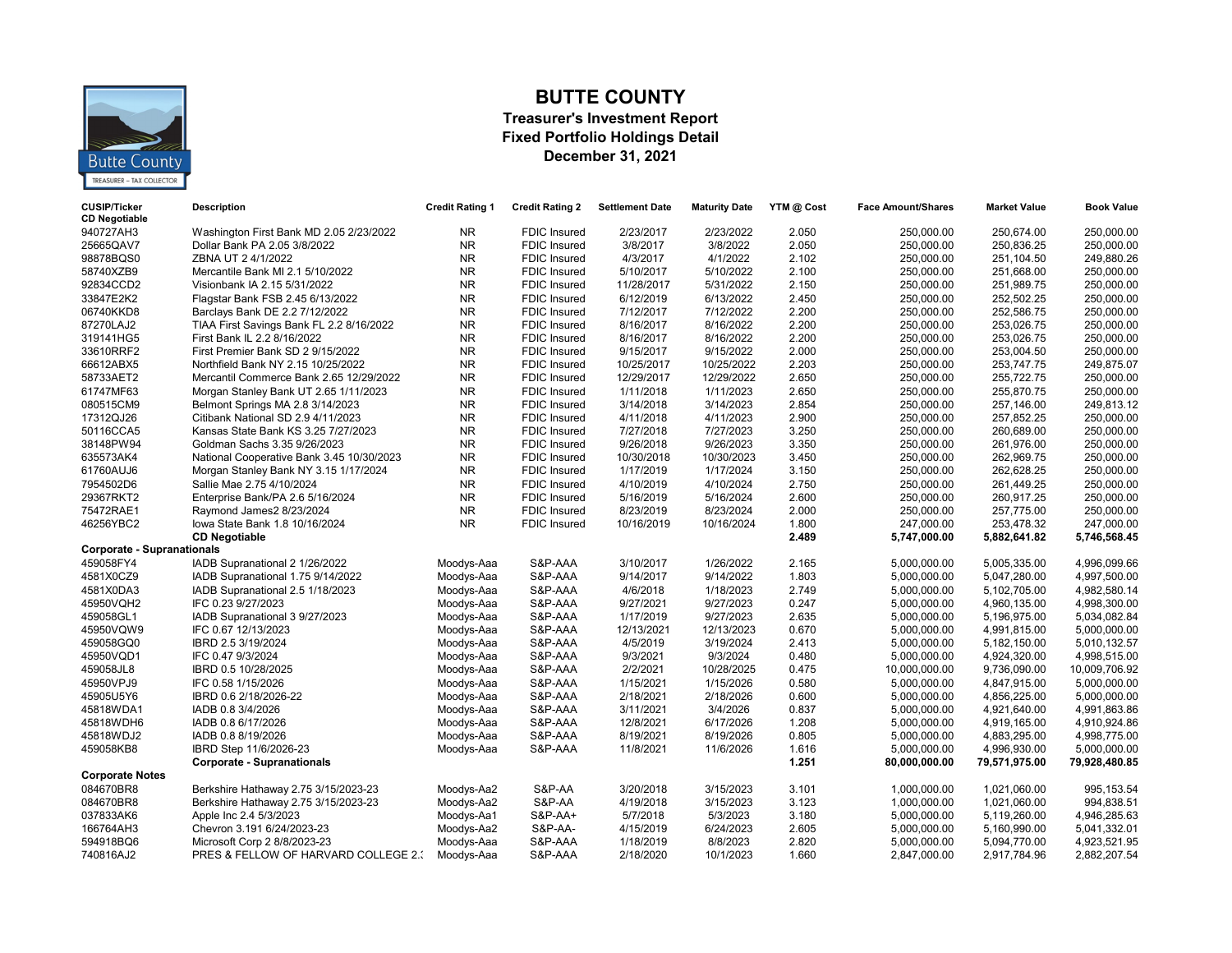| <b>CUSIP/Ticker</b>    | <b>Description</b>                                 | <b>Credit Rating 1</b> | <b>Credit Rating 2</b> | <b>Settlement Date</b> | <b>Maturity Date</b> | YTM @ Cost | <b>Face Amount/Shares</b> | <b>Market Value</b> | <b>Book Value</b> |
|------------------------|----------------------------------------------------|------------------------|------------------------|------------------------|----------------------|------------|---------------------------|---------------------|-------------------|
| 037833CG3              | Apple Inc 3 2/9/2024                               | Moodys-Aa1             | S&P-AA+                | 2/27/2019              | 2/9/2024             | 2.894      | 5,000,000.00              | 5,209,120.00        | 5,012,247.47      |
| 30231GAC6              | Exxon 3.176 3/15/2024-23                           | Moodys-Aaa             | <b>S&amp;P-AA+</b>     | 9/17/2019              | 3/15/2024            | 2.051      | 2,500,000.00              | 2,617,500.00        | 2,566,832.51      |
| 931142DP5              | Walmart 3.3 4/22/2024-24                           | Moodys-Aa2             | S&P-AA                 | 8/19/2019              | 4/22/2024            | 1.943      | 2,000,000.00              | 2,096,468.00        | 2,064,524.06      |
| 037833CU2              | Apple Inc 2.85 5/11/2024-24                        | Moodys-Aa1             | S&P-AA+                | 5/29/2019              | 5/11/2024            | 2.661      | 5,000,000.00              | 5,200,630.00        | 5,021,969.70      |
| 023135BW5              | Amazon 0.45 5/12/2024-21                           | Moodys-A1              | S&P-AA                 | 10/27/2021             | 5/12/2024            | 0.675      | 5,000,000.00              | 4,943,285.00        | 4,972,159.02      |
| 931142EL3              | Walmart 2.85 7/8/2024-24                           | Moodys-Aa2             | S&P-AA                 | 8/19/2019              | 7/8/2024             | 1.886      | 2,000,000.00              | 2,088,958.00        | 2,054,951.68      |
| 24422EVC0              | John Deere Capital 2.05 1/5/2025                   | Moodys-A2              | S&P-A                  | 12/9/2020              | 1/5/2025             | 0.585      | 5,000,000.00              | 5,137,590.00        | 5,252,133.86      |
| 037833DF4              | APPLE 2.75 1/13/2025-20                            | Moodys-Aa1             | <b>S&amp;P-AA+</b>     | 2/3/2020               | 1/13/2025            | 1.754      | 5,000,000.00              | 5,223,725.00        | 5,166,210.28      |
| 037833DT4              | Apple 1.125 5/11/2025-20                           | Moodys-Aa1             | <b>S&amp;P-AA+</b>     | 8/21/2020              | 5/11/2025            | 0.580      | 5,000,000.00              | 4,984,285.00        | 5,093,944.12      |
| 037833DX5              | Apple 0.55 8/20/2025-20                            | Moodys-Aa1             | <b>S&amp;P-AA+</b>     | 2/23/2021              | 8/20/2025            | 0.664      | 5,000,000.00              | 4,863,530.00        | 4,977,558.44      |
| 478160CN2              | Johnson & Johnson 0.55 9/1/2025-20                 | Moodys-Aaa             | S&P-AAA                | 1/14/2021              | 9/1/2025             | 0.608      | 5,000,000.00              | 4,879,075.00        | 4,988,554.29      |
| 478160CN2              | Johnson & Johnson 0.55 9/1/2025-20                 | Moodys-Aaa             | S&P-AAA                | 9/8/2021               | 9/1/2025             | 0.694      | 5,000,000.00              | 4,879,075.00        | 4,971,750.00      |
| 64952WDW0              | New York Life Global 0.85 1/15/2026                |                        | <b>S&amp;P-AA+</b>     |                        |                      |            |                           |                     |                   |
|                        |                                                    | Moodys-Aaa             |                        | 1/20/2021              | 1/15/2026            | 0.777      | 5,000,000.00              | 4,879,390.00        | 5,016,064.62      |
| 64952WDW0              | New York Life Global 0.85 1/15/2026                | Moodys-Aaa             | <b>S&amp;P-AA+</b>     | 9/27/2021              | 1/15/2026            | 1.119      | 5,300,000.00              | 5,172,153.40        | 5,240,269.00      |
| 24422EVK2              | John Deere Capital 0.7 1/15/2026                   | Moodys-A2              | <b>S&amp;P-A</b>       | 1/22/2021              | 1/15/2026            | 0.722      | 5,000,000.00              | 4,849,030.00        | 4,995,121.03      |
| 037833EB2              | Apple Inc 0.7 2/8/2026-21                          | Moodys-Aa1             | <b>S&amp;P-AA+</b>     | 2/8/2021               | 2/8/2026             | 0.712      | 5,000,000.00              | 4,895,545.00        | 4,997,354.00      |
|                        | <b>Corporate Notes</b>                             |                        |                        |                        |                      | 1.541      | 91,647,000.00             | 92,254,284.36       | 92,174,983.26     |
| <b>Municipal Bonds</b> |                                                    |                        |                        |                        |                      |            |                           |                     |                   |
| 574193NC8              | Maryland State 2.25 3/15/2022                      | Moodys-Aaa             | S&P-AAA                | 3/22/2017              | 3/15/2022            | 2.250      | 5,190,000.00              | 5,211,123.30        | 5,190,000.00      |
| 13063DAD0              | State of California 2.367 4/1/2022                 | Moodys-Aa3             | <b>S&amp;P-AA-</b>     | 9/30/2019              | 4/1/2022             | 1.855      | 3,955,000.00              | 3,976,871.15        | 3,964,844.92      |
| 13032UUZ9              | California Health Facilities Financing Authority 1 | Moodys-Aa3             | S&P-AA-                | 11/25/2019             | 6/1/2022             | 1.893      | 1,000,000.00              | 1,006,400.00        | 1,000,000.00      |
| 9281726H3              | VIRGINIA PUBLIC BUILDING AUTHORITY 1.60            | Moodys-Aa1             | <b>S&amp;P-AA+</b>     | 4/23/2020              | 8/1/2022             | 1.602      | 450,000.00                | 453,195.00          | 450,000.00        |
| 238848EH4              | Davis Joint USD 5 8/1/2022                         | Moodys-A1              | S&P-AA-                | 5/19/2020              | 8/1/2022             | 1.019      | 1,255,000.00              | 1,290,202.75        | 1,304,258.75      |
| 799055QR2              | San Mateo Foster City 1.162 8/1/2022               | Moodys-Aaa             | <b>S&amp;P-AA+</b>     | 5/19/2020              | 8/1/2022             | 1.162      | 950,000.00                | 954,398.50          | 950,000.00        |
| 671205Y48              | Oak Grove School Dist 0.927 8/1/2022               | Moodys-Aa3             | S&P-AA                 | 6/25/2020              | 8/1/2022             | 0.927      | 840,000.00                | 842,452.80          | 840,000.00        |
| 60412AVR1              | State of Minnesota 0.4 8/1/2022                    | Moodys-Aa1             | S&P-AAA                | 8/25/2020              | 8/1/2022             | 0.250      | 6,000,000.00              | 6,002,100.00        | 6,008,968.97      |
| 010878AN6              | Alameda County CA 4 8/1/2022                       | Moodys-Aaa             | S&P-AAA                | 3/29/2018              | 8/1/2022             | 2.832      | 2,000,000.00              | 2,042,800.00        | 2,021,858.13      |
| 036717MK9              | ANTELOPE VALLEY HSD 1.979 8/2/2022                 | Moodys-Aa3             | NR                     | 11/21/2019             | 8/2/2022             | 1.979      | 600,000.00                | 605,076.00          | 600,000.00        |
| 13063DRH3              | State of California 2.5 10/1/2022                  | Moodys-Aa2             | S&P-AA-                | 10/24/2019             | 10/1/2022            | 1.781      | 5,000,000.00              | 5,076,250.00        | 5,034,910.12      |
| 882724XH5              | State of Texas 0.308 10/1/2022                     | Moodys-Aaa             | S&P-AAA                | 11/18/2021             | 10/1/2022            | 0.308      | 3,000,000.00              | 2,998,710.00        | 3,000,000.00      |
| 13077DKA9              | CALIFORNIA ST UNIV REV BOND 1.523 11/1/2           | Moodys-Aa2             | S&P-AA-                | 2/27/2020              | 11/1/2022            | 1.523      | 1,750,000.00              | 1,766,310.00        | 1,750,000.00      |
| 574193SN9              | State of Maryland 0.86 3/15/2023                   | Moodys-Aaa             | S&P-AAA                | 3/18/2020              | 3/15/2023            | 0.860      | 2,500,000.00              | 2,507,200.00        | 2,500,000.00      |
|                        | WISCONSIN STATE2.049 5/1/2023                      | Moodys-Aa2             | S&P-AA-                | 3/25/2020              | 5/1/2023             | 2.049      |                           | 3,994,668.75        | 3,925,000.00      |
| 977100CZ7              |                                                    | <b>NR</b>              |                        |                        |                      |            | 3,925,000.00              |                     |                   |
| 692020R36              | OXNARD SCHOOL DIST 2.058 8/1/2023                  |                        | S&P-AA                 | 12/5/2019              | 8/1/2023             | 2.058      | 500,000.00                | 510,125.00          | 500,000.00        |
| 373385FN8              | State of Georgia 0.26 8/1/2023-20                  | Moodys-Aaa             | S&P-AAA                | 8/27/2020              | 8/1/2023             | 0.250      | 5,000,000.00              | 4,966,000.00        | 5,000,990.51      |
| 238848EJ0              | Davis Joint USD 5 8/1/2023                         | Moodys-A1              | S&P-AA-                | 5/19/2020              | 8/1/2023             | 1.090      | 1,325,000.00              | 1,424,149.75        | 1,426,536.41      |
| 798170AF3              | San Jose CA REDEV AGY 2.828 8/1/2023               | <b>NR</b>              | S&P-AA                 | 3/26/2020              | 8/1/2023             | 2.000      | 6,700,000.00              | 6,902,474.00        | 6,806,728.50      |
| 212204JD4              | Contra Costa Community College 1.704 8/1/202.      | Moodys-Aa1             | S&P-AA+                | 9/12/2019              | 8/1/2023             | 1.704      | 2,915,000.00              | 2,962,018.95        | 2,915,000.00      |
| 9523472D3              | West Contra Costa USD 1.569 8/1/2023               | Moodys-A1              | <b>S&amp;P-AA-</b>     | 9/16/2020              | 8/1/2023             | 0.499      | 2,050,000.00              | 2,070,971.50        | 2,093,495.65      |
| 036717ML7              | ANTELOPE VALLEY HSD 2.082 8/1/2023                 | Moodys-Aa3             | NR.                    | 11/21/2019             | 8/1/2023             | 2.082      | 1,395,000.00              | 1,420,235.55        | 1,395,000.00      |
| 882724WQ6              | State of Texas 0.508 10/1/2023                     | Moodys-Aaa             | S&P-AAA                | 11/18/2021             | 10/1/2023            | 0.508      | 2,500,000.00              | 2,490,275.00        | 2,500,000.00      |
| 13063DDG0              | California State 2.25 10/1/2023                    | Moodys-Aa3             | S&P-AA-                | 1/18/2019              | 10/1/2023            | 2.747      | 5,000,000.00              | 5,125,950.00        | 4,953,623.15      |
| 13063DJ82              | State of California 1.25 10/1/2023                 | Moodys-Aa2             | S&P-AA-                | 11/17/2021             | 10/1/2023            | 0.470      | 3,890,000.00              | 3,920,731.00        | 3,946,482.80      |
| 13077DKB7              | CALIFORNIA ST UNIV 1.557 11/1/2023                 | Moodys-Aa2             | S&P-AA-                | 2/27/2020              | 11/1/2023            | 1.557      | 1,000,000.00              | 1,014,410.00        | 1,000,000.00      |
| 672240WS3              | City of Oakland 1.58 1/15/2024                     | Moodys-Aa1             | S&P-AA                 | 2/27/2020              | 1/15/2024            | 1.580      | 4,815,000.00              | 4,877,209.80        | 4,815,000.00      |
| 574193SP4              | State of Maryland 0.97 3/15/2024                   | Moodys-Aaa             | S&P-AAA                | 3/18/2020              | 3/15/2024            | 0.970      | 2,500,000.00              | 2,500,875.00        | 2,500,000.00      |
| 13063DLZ9              | CA State3 4/1/2024                                 | Moodys-Aa3             | S&P-AA-                | 4/4/2019               | 4/1/2024             | 2.510      | 5,000,000.00              | 5,238,950.00        | 5,057,220.37      |
| 919259BM2              | City of Vallejo CA Water1.523 5/1/2024             | <b>NR</b>              | S&P-AA                 | 3/31/2020              | 5/1/2024             | 1.523      | 1,500,000.00              | 1,502,925.00        | 1,500,000.00      |
| 34153QUC8              | State of Florida 0.39 6/1/2024                     | Moodys-Aaa             | S&P-AAA                | 10/22/2020             | 6/1/2024             | 0.390      | 5,000,000.00              | 4,925,350.00        | 5,000,000.00      |
| 238848EK7              | Davis Joint USD 5 8/1/2024                         | Moodys-A1              | S&P-AA-                | 5/19/2020              | 8/1/2024             | 1.124      | 1,390,000.00              | 1,554,756.70        | 1,547,367.86      |
| 801546QU9              | County of Stata Clara 2 8/1/2024                   | Moodys-Aaa             | S&P-AAA                | 7/28/2021              | 8/1/2024             | 0.450      | 5,000,000.00              | 5,131,050.00        | 5,231,300.00      |
| 373385FP3              | State of Georgia 0.42 8/1/2024-20                  | Moodys-Aaa             | S&P-AAA                | 8/27/2020              | 8/1/2024             | 0.420      | 5,000,000.00              | 4,922,850.00        | 5,000,000.00      |
| 798170AG1              | SJSDEV 2.958 8/1/2024                              | <b>NR</b>              | S&P-AA                 | 1/8/2020               | 8/1/2024             | 1.861      | 2,000,000.00              | 2,084,400.00        | 2,062,801.70      |
| 419792ZK5              | State of Hawaii 0.802 10/1/2024                    | Moodys-Aa2             | <b>S&amp;P-AA+</b>     | 10/29/2020             | 10/1/2024            | 0.802      | 1,000,000.00              | 992,640.00          | 1,000,000.00      |
| 672240WT1              | City of Oakland 1.63 1/15/2025                     | Moodys-Aa1             | S&P-AA                 | 2/27/2020              | 1/15/2025            | 1.630      | 4,890,000.00              | 4,948,924.50        | 4,890,000.00      |
| 76913CAZ2              | County of Riverside 2.667 2/15/2025-20             |                        | S&P-AA                 | 5/6/2020               | 2/15/2025            | 2.667      | 2,500,000.00              | 2,592,325.00        | 2,500,000.00      |
| 20772KGP8              | STATE OF CONNECTICUT 3.136 4/15/2025               | Moodys-A2              | <b>S&amp;P-A</b>       | 4/15/2020              | 4/15/2025            | 2.150      | 3,000,000.00              | 3,164,460.00        | 3,097,650.00      |
|                        |                                                    | Moodys-A1              |                        |                        |                      |            |                           |                     |                   |
| 68609TMM7              | State of Oregon 1.867 5/1/2025-19                  | Moodys-Aa1             | S&P-AA+                | 5/11/2020              | 5/1/2025             | 1.000      | 4,800,000.00              | 4,909,152.00        | 4,941,739.44      |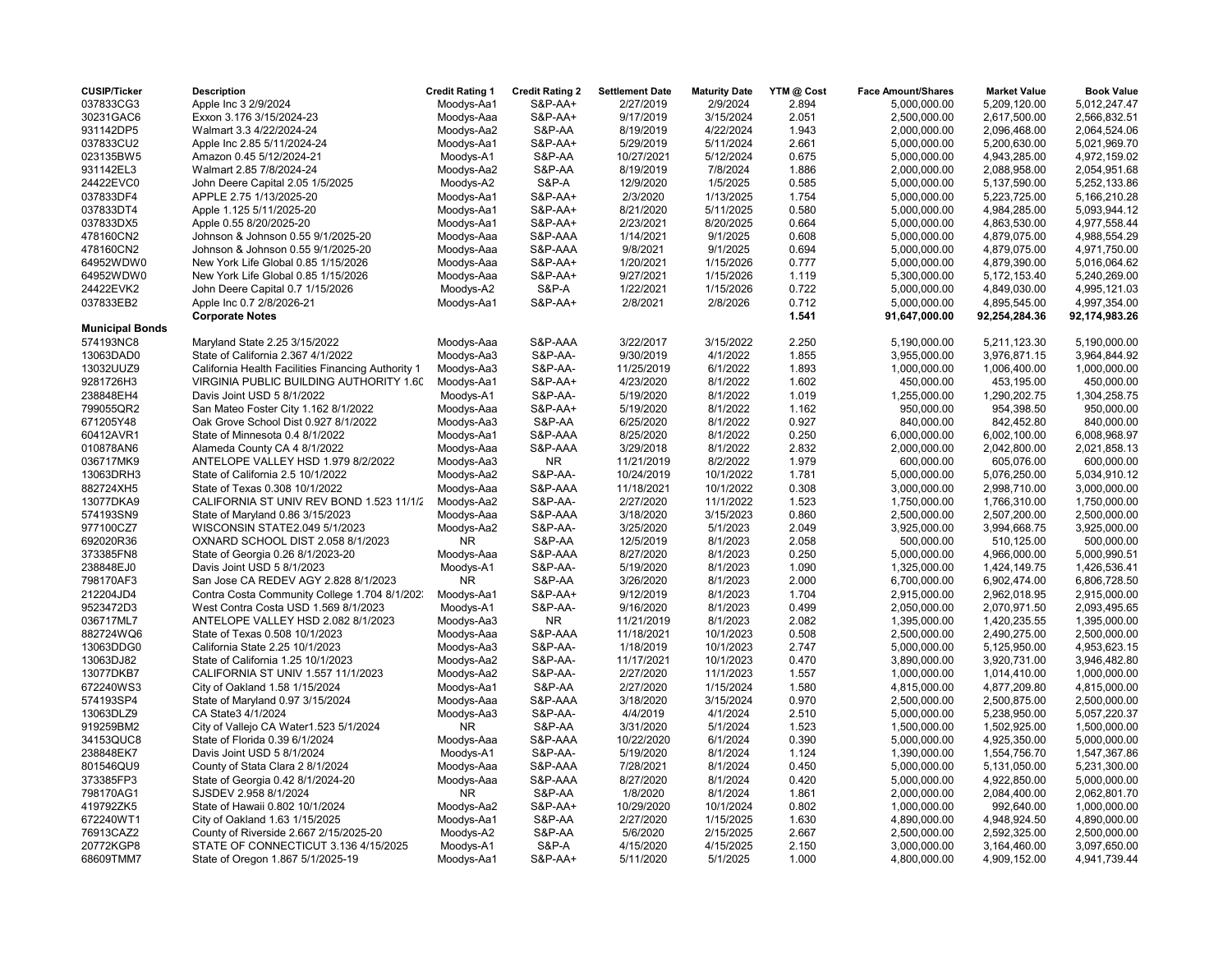| <b>CUSIP/Ticker</b> | <b>Description</b>                             | <b>Credit Rating 1</b> | <b>Credit Rating 2</b> | <b>Settlement Date</b> | <b>Maturity Date</b> | YTM @ Cost | <b>Face Amount/Shares</b> | <b>Market Value</b> | <b>Book Value</b> |
|---------------------|------------------------------------------------|------------------------|------------------------|------------------------|----------------------|------------|---------------------------|---------------------|-------------------|
| 88213AEL5           | Texas A&M University 2.666 5/15/2025           | Moodys-Aaa             | S&P-AAA                | 10/13/2020             | 5/15/2025            | 0.589      | 2,000,000.00              | 2,092,700.00        | 2,143,237.29      |
| 88213AKC8           | Texas ST A&M University 2.686 5/15/2025        | Moodys-Aaa             | S&P-AAA                | 5/15/2020              | 5/15/2025            | 1.104      | 3,000,000.00              | 3,141,000.00        | 3,161,175.00      |
| 34153QUD6           | State of Florida 0.55 6/1/2025                 | Moodys-Aaa             | S&P-AAA                | 10/26/2020             | 6/1/2025             | 0.620      | 5,000,000.00              | 4,886,200.00        | 4,987,932.93      |
| 341271AD6           | Florida State Board of Admin Finance Corp 1.25 | Moodys-Aa3             | <b>S&amp;P-AA+</b>     | 2/25/2021              | 7/1/2025             | 0.729      | 8,000,000.00              | 7,962,000.00        | 8,166,252.87      |
| 373385FQ1           | State of Georgia 0.52 8/1/2025-20              | Moodys-Aaa             | S&P-AAA                | 8/27/2020              | 8/1/2025             | 0.520      | 5,000,000.00              | 4,868,850.00        | 5,000,000.00      |
| 574193TR9           | State of Maryland 0.66 8/1/2025                | Moodys-Aaa             | S&P-AAA                | 8/5/2020               | 8/1/2025             | 0.643      | 10,000,000.00             | 9,796,900.00        | 10,006,654.79     |
| 574193TR9           | State of Maryland 0.66 8/1/2025                | Moodys-Aaa             | S&P-AAA                | 11/20/2020             | 8/1/2025             | 0.549      | 5,000,000.00              | 4,898,450.00        | 5,021,842.70      |
| 882724RA7           | State of Texas 5 10/1/2025                     | Moodys-Aaa             | S&P-AAA                | 11/2/2020              | 10/1/2025            | 0.560      | 3,750,000.00              | 4,271,700.00        | 4,405,997.74      |
| 13063DYW2           | State of California 3 11/1/2025                | Moodys-Aa2             | S&P-AA-                | 11/3/2020              | 11/1/2025            | 0.700      | 5,000,000.00              | 5,340,900.00        | 5,451,261.40      |
| 56781RJK4           | Marin CA Community College 3.245 8/1/2026      | Moodys-Aaa             | S&P-AAA                | 8/16/2021              | 8/1/2026             | 0.873      | 1,545,000.00              | 1,673,868.45        | 1,722,443.25      |
| 797272QR5           | San Diego CA Community College 2.299 8/2/202   | Moodys-Aaa             | S&P-AAA                | 8/16/2021              | 8/2/2026             | 0.874      | 1,735,000.00              | 1,809,483.55        | 1,854,784.40      |
|                     | <b>Municipal Bonds</b>                         |                        |                        |                        |                      | 1.172      | 169,115,000.00            | 171,623,019.00      | 172,142,359.65    |
| US Agency           |                                                |                        |                        |                        |                      |            |                           |                     |                   |
| 3133EHAK9           | FFCB 2 2/23/2022                               | Moodys-Aaa             | <b>S&amp;P-AA+</b>     | 2/23/2017              | 2/23/2022            | 2.000      | 5,000,000.00              | 5,013,975.00        | 5,000,000.00      |
| 3132X0SK8           | FAMC 1.975 5/5/2022                            | NR                     | NR.                    | 5/5/2017               | 5/5/2022             | 1.975      | 5,000,000.00              | 5,030,235.00        | 5,000,000.00      |
| 3137EAET2           | FHLMC 0.125 7/25/2022                          | Moodys-Aaa             | <b>S&amp;P-AA+</b>     | 7/23/2020              | 7/25/2022            | 0.238      | 10,000,000.00             | 9,995,150.00        | 9,988,731.30      |
| 3133EKD60           | FFCB 1.56 2/21/2023                            | Moodys-Aaa             | <b>S&amp;P-AA+</b>     | 8/21/2019              | 2/21/2023            | 1.581      | 5,000,000.00              | 5,075,840.00        | 4,998,474.29      |
| 3137EAER6           | FHLMC 0.375 5/5/2023                           | Moodys-Aaa             | <b>S&amp;P-AA+</b>     | 6/5/2020               | 5/5/2023             | 0.287      | 5,000,000.00              | 4,988,670.00        | 5,006,582.86      |
| 3133ELA87           | FFCB 0.25 5/22/2023                            | Moodys-Aaa             | <b>S&amp;P-AA+</b>     | 6/5/2020               | 5/22/2023            | 0.295      | 5,000,000.00              | 4,976,285.00        | 4,996,634.49      |
| 3135G05G4           | FNMA 0.25 7/10/2023                            | Moodys-Aaa             | <b>S&amp;P-AA+</b>     | 11/24/2021             | 7/10/2023            | 0.493      | 5,000,000.00              | 4,973,940.00        | 4,980,300.00      |
| 3133EJUS6           | FFCB 2.875 7/17/2023                           | Moodys-Aaa             | <b>S&amp;P-AA+</b>     | 7/17/2018              | 7/17/2023            | 2.865      | 5,000,000.00              | 5,193,200.00        | 5,000,920.00      |
| 3135G0U43           | FNMA 2.875 9/12/2023                           | Moodys-Aaa             | $S&P-AA+$              | 5/14/2019              | 9/12/2023            | 2.213      | 5,000,000.00              | 5,186,420.00        | 5,062,755.07      |
| 3133EJ5W5           | FFCB 2.65 10/23/2023                           | Moodys-Aaa             | S&P-AA+                | 1/23/2019              | 10/23/2023           | 2.672      | 5,000,000.00              | 5,197,760.00        | 4,997,987.37      |
| 3133EMMF6           | FFCB 0.2 1/4/2024                              | Moodys-Aaa             | <b>S&amp;P-AA+</b>     | 1/4/2021               | 1/4/2024             | 0.200      | 5,000,000.00              | 4,967,915.00        | 5,000,000.00      |
| 3134GW7A8           | FHLMC 0.3 1/29/2024-21                         | Moodys-Aaa             | <b>S&amp;P-AA+</b>     | 10/30/2020             | 1/29/2024            | 0.300      | 10,000,000.00             | 9,915,780.00        | 10,000,000.00     |
| 3130A0XE5           | FHLB 3.25 3/8/2024                             | Moodys-Aaa             | S&P-AA+                | 3/8/2019               | 3/8/2024             | 2.612      | 5,000,000.00              | 5,260,580.00        | 5,074,330.00      |
| 3134GXDY7           | FHLMC 0.36 5/24/2024-22                        | Moodys-Aaa             | S&P-AA+                | 11/24/2020             | 5/24/2024            | 0.360      | 10,000,000.00             | 9,916,380.00        | 10,000,000.00     |
| 3133EKNX0           | FFCB 2.16 6/3/2024                             | Moodys-Aaa             | <b>S&amp;P-AA+</b>     | 6/3/2019               | 6/3/2024             | 2.189      | 5,000,000.00              | 5,180,065.00        | 4,996,570.00      |
| 3130AGPY5           | FHLB 1.875 7/3/2024                            | Moodys-Aaa             | <b>S&amp;P-AA+</b>     | 7/3/2019               | 7/3/2024             | 1.904      | 5,000,000.00              | 5,128,805.00        | 4,995,839.00      |
| 3134GV4S4           | FHLMC 0.45 7/8/2024-22                         | Moodys-Aaa             | <b>S&amp;P-AA+</b>     | 7/8/2020               | 7/8/2024             | 0.450      | 10,000,000.00             | 9,887,850.00        | 10,000,000.00     |
| 3134GV5R5           | FHLMC 0.57 7/15/2024-21                        | Moodys-Aaa             | <b>S&amp;P-AA+</b>     | 7/15/2020              | 7/15/2024            | 0.570      | 3,545,000.00              | 3,545,432.49        | 3,545,000.00      |
| 3133EKA63           | FFCB 1.6 8/16/2024                             | Moodys-Aaa             | <b>S&amp;P-AA+</b>     | 8/16/2019              | 8/16/2024            | 1.600      | 5,000,000.00              | 5,113,425.00        | 5,000,000.00      |
| 31422BKC3           | FAMC 1.65 8/20/2024                            | <b>NR</b>              | <b>NR</b>              | 8/20/2019              | 8/20/2024            | 1.650      | 5,000,000.00              | 5,091,015.00        | 5,000,000.00      |
| 3135G0X24           | FNMA 1.625 1/7/2025                            | Moodys-Aaa             | <b>S&amp;P-AA+</b>     | 1/27/2020              | 1/7/2025             | 1.598      | 5,000,000.00              | 5,089,605.00        | 5,004,448.93      |
| 3135G0X24           | FNMA 1.625 1/7/2025                            | Moodys-Aaa             | <b>S&amp;P-AA+</b>     | 12/21/2020             | 1/7/2025             | 0.297      | 5,000,000.00              | 5,089,605.00        | 5,230,754.81      |
| 3137EAEP0           | FHLMC 1.5 2/12/2025                            | Moodys-Aaa             | <b>S&amp;P-AA+</b>     | 6/8/2021               | 2/12/2025            | 0.481      | 5,000,000.00              | 5,073,690.00        | 5,176,537.99      |
| 3134GVSY5           | FHLMC 0.7 5/13/2025-21                         | Moodys-Aaa             | <b>S&amp;P-AA+</b>     | 5/18/2020              | 5/13/2025            | 0.700      | 10,000,000.00             | 9,869,440.00        | 10,000,000.00     |
| 880591EW8           | TVA 0.75 5/15/2025                             | Moodys-Aaa             | S&P-AA+                | 6/8/2020               | 5/15/2025            | 0.567      | 5,000,000.00              | 4,936,570.00        | 5,031,553.18      |
| 880591EW8           | TVA 0.75 5/15/2025                             | Moodys-Aaa             | <b>S&amp;P-AA+</b>     | 7/27/2021              | 5/15/2025            | 0.494      | 5,000,000.00              | 4,936,570.00        | 5,044,164.47      |
| 3134GVB56           | FHLMC 0.7 6/10/2025-21                         | Moodys-Aaa             | S&P-AA+                | 6/10/2020              | 6/10/2025            | 0.700      | 7,500,000.00              | 7,394,857.50        | 7,500,000.00      |
| 3134GWAU0           | FHLMC 0.5 7/23/2025-21                         | Moodys-Aaa             | <b>S&amp;P-AA+</b>     | 7/23/2020              | 7/23/2025            | 0.530      | 10,000,000.00             | 9,797,980.00        | 9,988,000.00      |
| 3134GW7B6           | FHLMC 0.5 7/29/2025-21                         | Moodys-Aaa             | S&P-AA+                | 10/30/2020             | 7/29/2025            | 0.500      | 10,000,000.00             | 9,779,800.00        | 10,000,000.00     |
| 3136G4H63           | FNMA 0.55 8/19/2025-22                         | Moodys-Aaa             | <b>S&amp;P-AA+</b>     | 8/19/2020              | 8/19/2025            | 0.550      | 10,000,000.00             | 9,778,500.00        | 10,000,000.00     |
| 3135G05X7           | FNMA 0.375 8/25/2025                           | Moodys-Aaa             | S&P-AAA                | 2/12/2021              | 8/25/2025            | 0.433      | 5,000,000.00              | 4,861,260.00        | 4,988,523.21      |
| 3134GXGW8           | FHLMC 0.5 9/15/2025-21                         | Moodys-Aaa             | <b>S&amp;P-AA+</b>     | 12/15/2020             | 9/15/2025            | 0.500      | 5,000,000.00              | 4,917,415.00        | 5,000,000.00      |
| 31422B6K1           | FAMC 0.48 1/15/2026                            | <b>NR</b>              | <b>NR</b>              | 1/15/2021              | 1/15/2026            | 0.496      | 10,000,000.00             | 9,723,480.00        | 9,992,890.00      |
| 3130AKNG7           | FHLB 0.55 1/28/2026-21                         | Moodys-Aaa             | <b>S&amp;P-AA+</b>     | 1/28/2021              | 1/28/2026            | 0.591      | 7,750,000.00              | 7,584,274.00        | 7,736,050.00      |
| 3133EMPU0           | FFCB 0.5 2/4/2026-21                           | Moodys-Aaa             | <b>S&amp;P-AA+</b>     | 2/4/2021               | 2/4/2026             | 0.530      | 10,000,000.00             | 9,662,250.00        | 9,986,500.00      |
| 3130AKXX9           | FHLB 0.5 2/25/2026-22                          | Moodys-Aaa             | <b>S&amp;P-AA+</b>     | 2/25/2021              | 2/25/2026            | 0.500      | 5,000,000.00              | 4,892,565.00        | 5,000,000.00      |
| 3130AMBE1           | FHLB 1.02 5/12/2026-21                         | Moodys-Aaa             | <b>S&amp;P-AA+</b>     | 5/12/2021              | 5/12/2026            | 1.020      | 10,000,000.00             | 9,903,020.00        | 10,000,000.00     |
| 3130AMEJ7           | FHLB Step 5/26/2026-22                         | Moodys-Aaa             | S&P-AA+                | 5/26/2021              | 5/26/2026            | 0.997      | 10,000,000.00             | 9,940,990.00        | 10,000,000.00     |
| 3130ANSA9           | FHLB 0.875 8/26/2026-22                        | Moodys-Aaa             | <b>S&amp;P-AA+</b>     | 8/26/2021              | 8/26/2026            | 0.878      | 2,750,000.00              | 2,707,124.75        | 2,749,587.50      |
| 3130ANVG2           | FHLB Step 8/28/2026-23                         | Moodys-Aaa             | S&P-AA+                | 8/30/2021              | 8/28/2026            | 0.952      | 5,000,000.00              | 4,927,115.00        | 5,000,000.00      |
| 31422XNB4           | FAMC 0.86 9/30/2026                            | <b>NR</b>              | NR                     | 9/30/2021              | 9/30/2026            | 0.860      | 5,000,000.00              | 4,906,590.00        | 5,000,000.00      |
| 3130APDK8           | FHLB 1.1 9/30/2026-22                          | Moodys-Aaa             | <b>S&amp;P-AA+</b>     | 10/14/2021             | 9/30/2026            | 1.121      | 5,000,000.00              | 4,957,840.00        | 4,995,000.00      |
|                     | <b>US Agency</b>                               |                        |                        |                        |                      | 0.905      | 271,545,000.00            | 270,369,263.74      | 272,068,134.47    |
| US Treasury         |                                                |                        |                        |                        |                      |            |                           |                     |                   |
| 912828XW5           | T-Note 1.75 6/30/2022                          | Moodys-Aaa             | <b>S&amp;P-AA+</b>     | 7/21/2017              | 6/30/2022            | 1.810      | 5,000,000.00              | 5,039,060.00        | 4,998,589.85      |
|                     |                                                |                        |                        |                        |                      |            |                           |                     |                   |